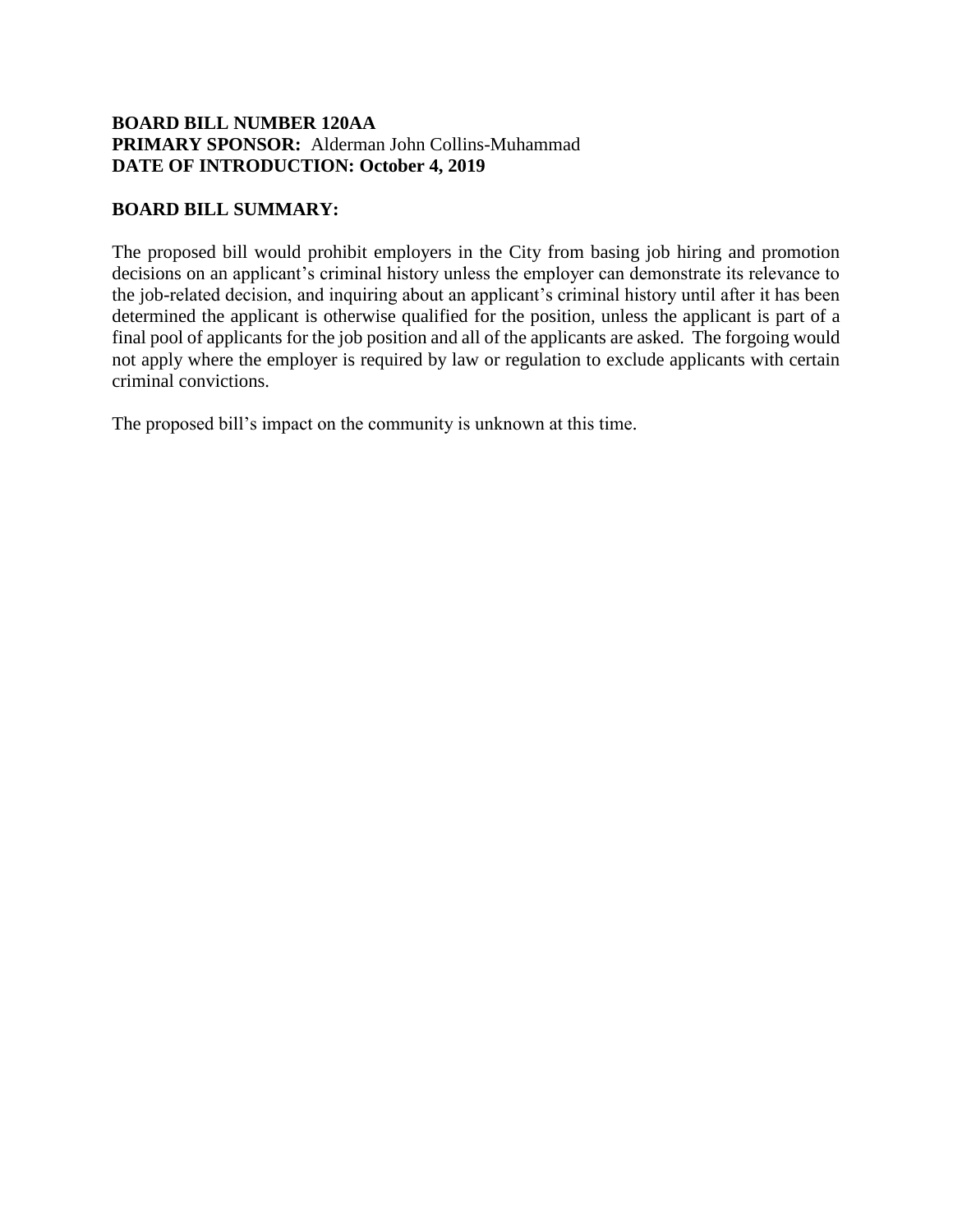## **BOARD BILL NO. 120AA INTRODUCED BY: ALDERMAN JOHN COLLINS-MUHAMMAD/ALDERWOMAN MARLENE DAVIS**

| $\mathbf{1}$   | An ordinance prohibiting employers in the City of St. Louis from basing job hiring or               |
|----------------|-----------------------------------------------------------------------------------------------------|
| $\overline{2}$ | promotion decisions on an applicant's criminal history unless the employer can demonstrate its      |
| 3              | relevance to the employment related decision, or where employers are required to exclude            |
| $\overline{4}$ | applicants with certain criminal convictions due to local, state, or federal law or regulation; and |
| 5              | prohibiting employers from inquiring about a job applicant's criminal history until after it has    |
| 6              | been determined that the job applicant is otherwise qualified for the job position, or the job      |
| 7              | applicant is a part of the final pool of candidates from which the job position will be filled and  |
| 8              | all of the applicants in the pool are asked.                                                        |
| 9              |                                                                                                     |
|                |                                                                                                     |
| 10             | BE IT ORDAINED BY THE CITY OF ST. LOUIS AS FOLLOWS:                                                 |
| 11             |                                                                                                     |
| 12             | <b>SECTION ONE.</b>                                                                                 |
| 13             | A. Except as provided in subsection B of this Section it shall be unlawful:                         |
| 14             | (1.) For an employer to base a hiring or promotional decision on a job applicant's                  |
| 15             | criminal history or sentence related thereto, unless the employer can demonstrate that              |
| 16             | the employment-related decision was based on all information available including                    |
| 17             | consideration of the frequency, recentness and severity of a criminal record and that               |
| 18             | the record was reasonably related to or bears upon the duties and responsibilities of the           |

Page 1 of 2 Board Bill Number #120AA Collins-Muhammad October 4, 2019